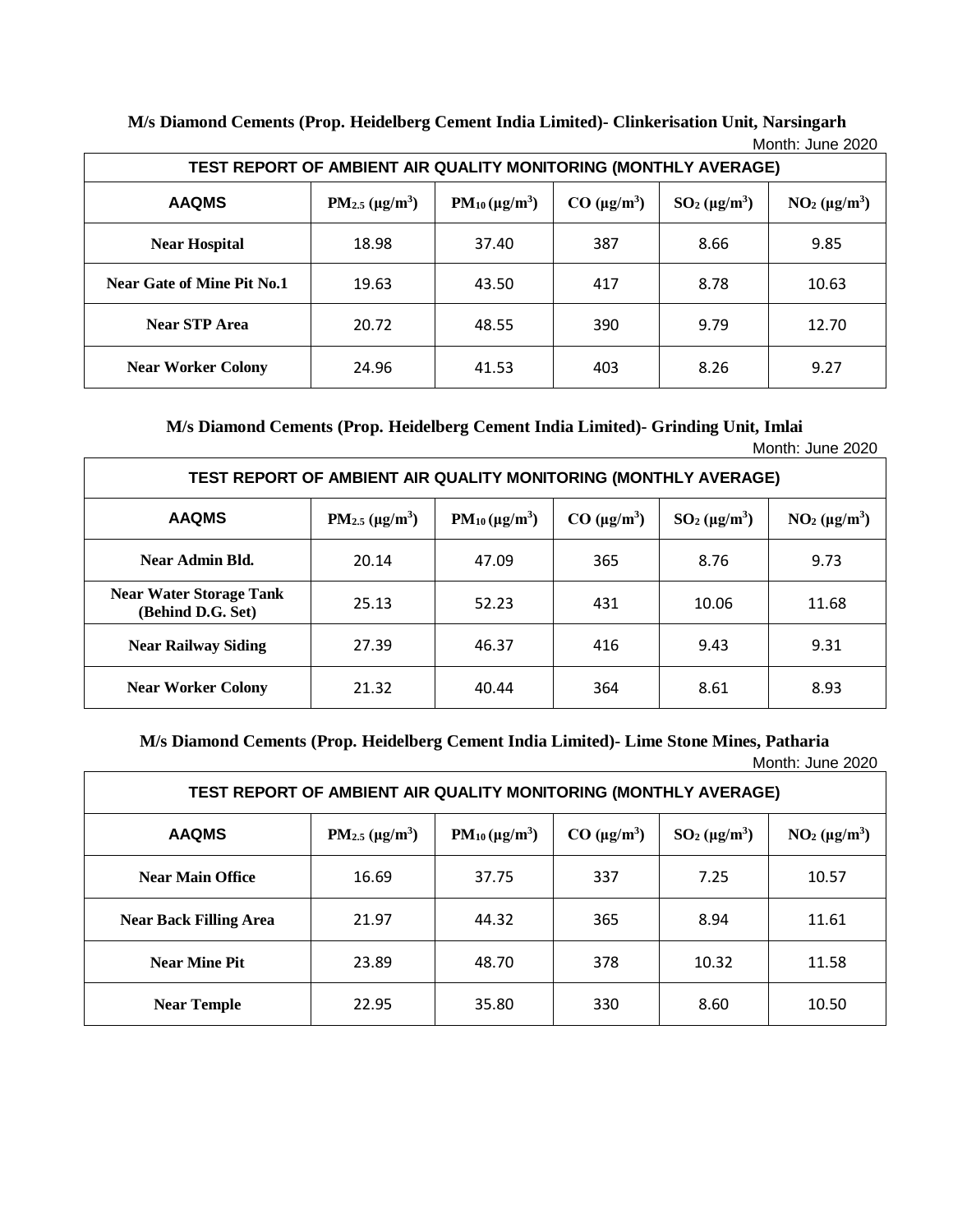# **Clinkerisation Unit, Narsingarh**

# Month: June 2020

# **TEST REPORT OF STACK MONITORING**

| <b>Location</b>                                                      | S-1                             | $S-2$                           | $S-3$                             |
|----------------------------------------------------------------------|---------------------------------|---------------------------------|-----------------------------------|
| Date of Monitoring                                                   | 03.06.2020                      | 04.06.2020                      | 05.06.2020                        |
| <b>Stack Attached to</b>                                             | Bag House of Coal<br>Mill No.-1 | Bag House of Coal<br>Mill No.-2 | Bag House of Coal Mill<br>$No.-3$ |
| <b>Particulate Matter</b><br>$(mg/Nm3)$ Isokinetic<br><b>Samples</b> | 9.3                             | 16.7                            | 14.6                              |

| <b>Location</b>                                                      | $S-4$                                      | $S-5$                                    | S-6                                                          |
|----------------------------------------------------------------------|--------------------------------------------|------------------------------------------|--------------------------------------------------------------|
| Date of Monitoring                                                   | 23.06.2020                                 | 12.06.2020                               | 23.06.2020                                                   |
| <b>Stack Attached to</b>                                             | Hybrid Filter of Kiln/Raw<br>Mill No. $-1$ | Hybrid Filter of Kiln/Raw<br>Mill No. -2 | Reverse Air Bag House<br>(RABH) of Kiln/Raw Mill<br>$No. -3$ |
| <b>Particulate Matter</b><br>$(mg/Nm3)$ Isokinetic<br><b>Samples</b> | 13.1                                       | 19.3                                     | 13.7                                                         |

| <b>Location</b>                                                      | $S-7$                          | $S-8$                          | $S-9$                          | $S-10$                  |
|----------------------------------------------------------------------|--------------------------------|--------------------------------|--------------------------------|-------------------------|
| Date of Monitoring                                                   | 02.06.2020                     | 02.06.2020                     | 20.06.2020                     | 22.06.2020              |
| <b>Stack Attached to</b>                                             | ESP of Clinker<br>Cooler No.-1 | ESP of Clinker<br>Cooler No.-2 | ESP of Clinker<br>Cooler No.-3 | Bag House of<br>Crusher |
| <b>Particulate Matter</b><br>$(mg/Nm3)$ Isokinetic<br><b>Samples</b> | 14.2                           | 17.9                           | 12.8                           | 20.3                    |

\*\* Plant was under planned shutdown, Hence Stack Monitoring could not be conducted.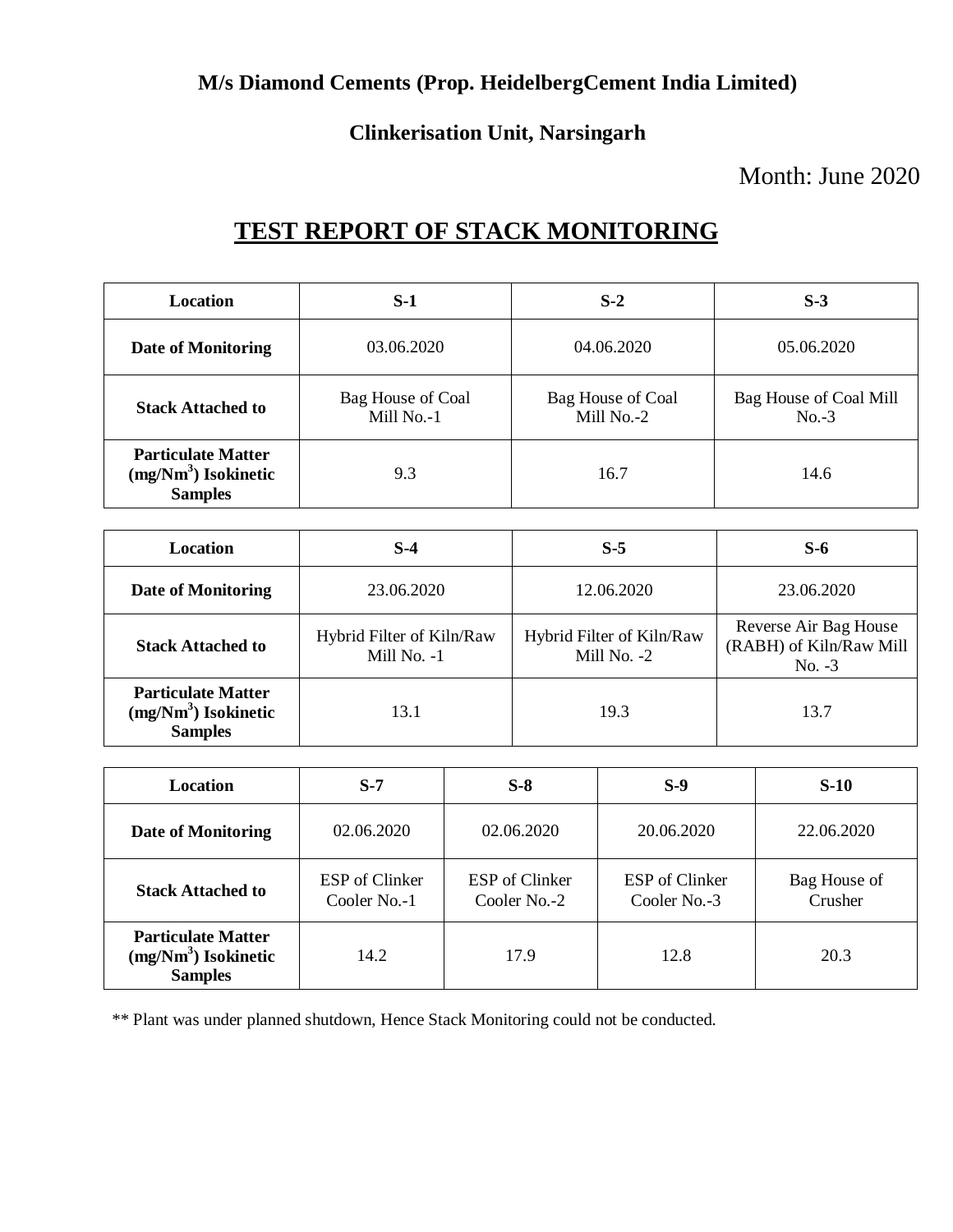## **Grinding Unit, Imlai**

Month: June 2020

# **TEST REPORT OF STACK MONITORING**

| Location                                                             | $S-1$                                    | $S-2$                                    | $S-3$                                    |
|----------------------------------------------------------------------|------------------------------------------|------------------------------------------|------------------------------------------|
| <b>Date of Monitoring</b>                                            | 06.06.2020                               | 06.06.2020                               | 11.06.2020                               |
| <b>Stack Attached to</b>                                             | <b>Bag House of Cement</b><br>Mill No.-1 | <b>Bag House of Cement</b><br>Mill No.-2 | <b>Bag House of Cement</b><br>Mill No.-3 |
| <b>Particulate Matter</b><br>$(mg/Nm3)$ Isokinetic<br><b>Samples</b> | 11.8                                     | 15.0                                     | 12.1                                     |

| Location                                                              | $S-4$                            |
|-----------------------------------------------------------------------|----------------------------------|
| Date of Monitoring                                                    | 12.06.2020                       |
| <b>Stack Attached to</b>                                              | Bag House of Packing Plant No.-3 |
| Particulate Matter (mg/Nm <sup>3</sup> )<br><b>Isokinetic Samples</b> | 16.5                             |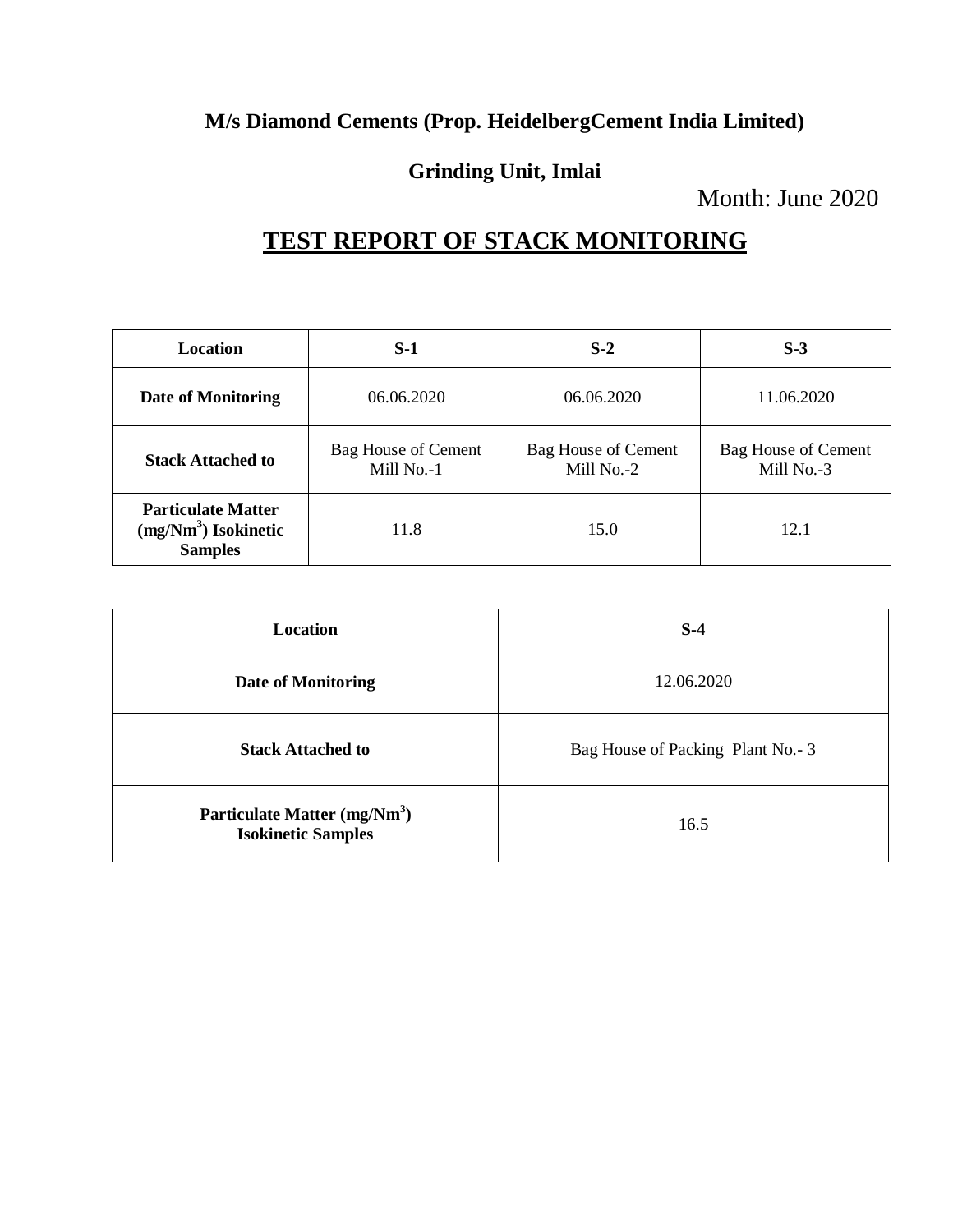## **Lime Stone Mines, Patharia**

# **TEST REPORT OF STACK MONITORING**

Month: June 2020

| Location                                                              | $S-1$                |
|-----------------------------------------------------------------------|----------------------|
| <b>Date of Monitoring</b>                                             | 19.06.2020           |
| <b>Stack Attached to</b>                                              | Bag House of Crusher |
| Particulate Matter (mg/Nm <sup>3</sup> )<br><b>Isokinetic samples</b> | 21.0                 |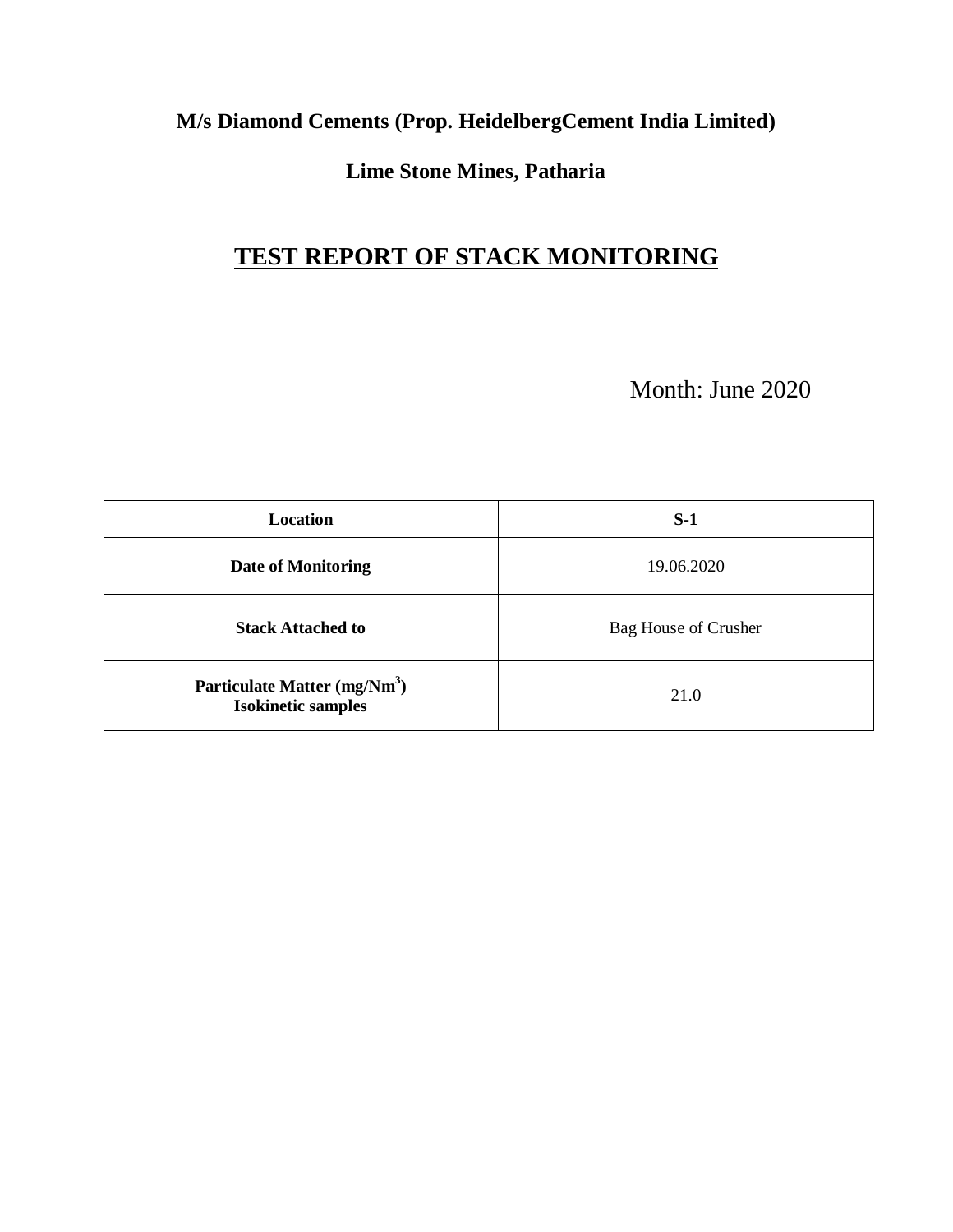#### **Clinkerisation Unit, Narsingarh**

Month: June 2020

### **TEST REPORT OF FUGITIVE EMISSION MONITORING**

 $\langle \hat{\mathbf{u}} \rangle$ 

| SI. No.         | <b>Locations</b>                                | <b>Date</b> | SPM $(\mu g/m^3)$ |
|-----------------|-------------------------------------------------|-------------|-------------------|
| 1               | In between Lime Stone<br>Stock Pile & Coal Yard | 11.06.2020  | 969               |
| 2               | Laterite Yard                                   | 11.06.2020  | 859               |
| 3               | Near Crusher                                    | 11.06.2020  | 795               |
| 4               | Near Raw Mill Silo                              | 11.06.2020  | 965               |
| 5               | <b>Clinker Stock Pile</b>                       | 12.06.2020  | 768               |
| $6\phantom{1}6$ | Lime Stone Stock Area<br>Line-3                 | 12.06.2020  | 846               |
| $\overline{7}$  | Coal Stock Area Line-3                          | 12.06.2020  | 971               |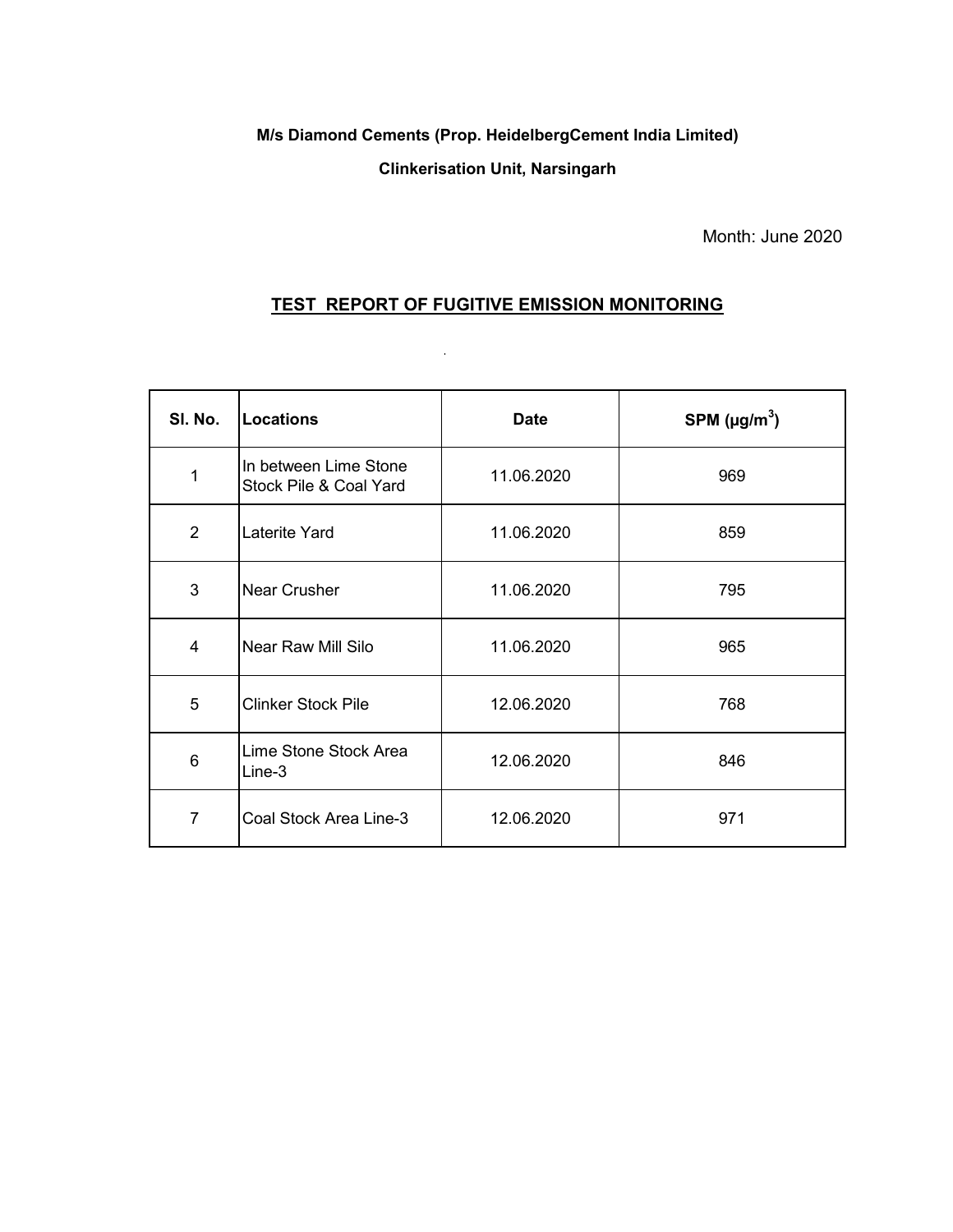**Grinding Unit, Imlai**

Month: June 2020

### **TEST REPORT OF FUGITIVE EMISSION MONITORING**

| SI. No.        | <b>Locations</b>          | <b>Date</b> | SPM $(\mu g/m^3)$ |
|----------------|---------------------------|-------------|-------------------|
| $\mathbf 1$    | <b>Clinker Stock Pile</b> | 13.06.2020  | 964               |
| 2              | <b>Coal Yard</b>          | 13.06.2020  | 838               |
| 3              | <b>Gypsum Yard</b>        | 15.06.2020  | 863               |
| $\overline{4}$ | Fly ash Handling System   | 15.06.2020  | 763               |
| 5              | <b>Near Cement Silo</b>   | 15.06.2020  | 985               |